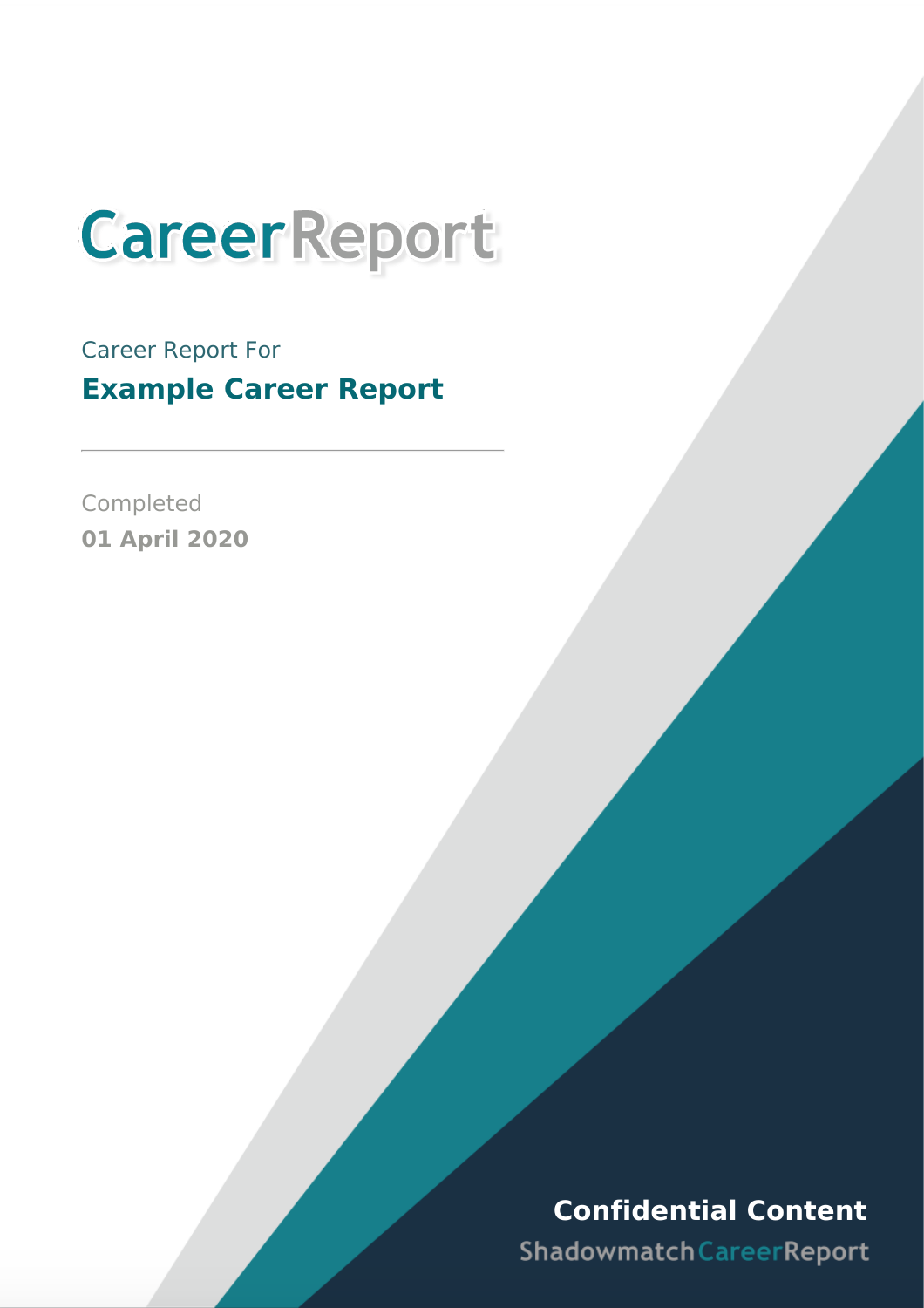### **Hi Example Career Report, Welcome to your Career Report!**

Many years ago, careers were determined by a family. Farmers would, for instance, keep their children on the farm to continue as farmers. Business owners would train their children to run the business and keep it in the family. This reality even extended into professional careers. A parent, qualified as an engineer, would sometimes strongly influence their child to become an engineer. A parent who worked as a teacher could do the same and influence their child to become a teacher too. Although society still has family-career trends, many people have moved away from this. It must be emphasized that the successful career of a parent has a strong influence on a child. Research shows people start a career different from their parents and then much later in their lives, return to their parents' careers. In some communities, this is referred to as a 'back to the farm curse'. We must be aware of the influence of parents and other role models on our thinking. Be mindful of the fact that this 'back to the farm' reality can become stronger, as we get older. Older people tend to long for the place and circumstances they grew up in. Many people sometimes experience difficulties moving away from the mindset and career paths of parents and the people they grew up with.

Shadowmatch wants you to be aware of this. It can be positive, but it can also be a challenge. The complexities of this parent/role model/family history influence on the way people decide on a career can cause confusion. You must focus on your personal preferences and not become what other people want you to become. You must decide on a career that works for you. It is all about your success and your happiness.

For younger people like yourself, this could have two sides. You may be trapped in the careers of your family, or you might have an anti-personal-history approach. The latter refers to a resistance against the careers of the people who influenced your childhood development. What you should do (if possible), is to free yourself from this. Be honest and don't let anybody decide for you. Read this report with great attention and make up your mind. You might find this difficult. Do everything you can to be the author of your own life story.

Watch the [Introduction](https://youtu.be/AmujbcKqI2M) Video

### **Reading your Report**

This report is very detailed. The report should preferably be studied and not just read. It will also be excellent to read it with someone who you can share your thinking with and with whom you can discuss certain aspects of the report. Just be careful: Don't allow anybody to decide for you or to influence you against your gut feeling.

Most topics in this report have an accompanying video to explain the broad principles of the related subject visually. Carefully watch the video, then read the part of the report applicable to the video content.



Career Report For Example Career Report

**Page 1 | 10**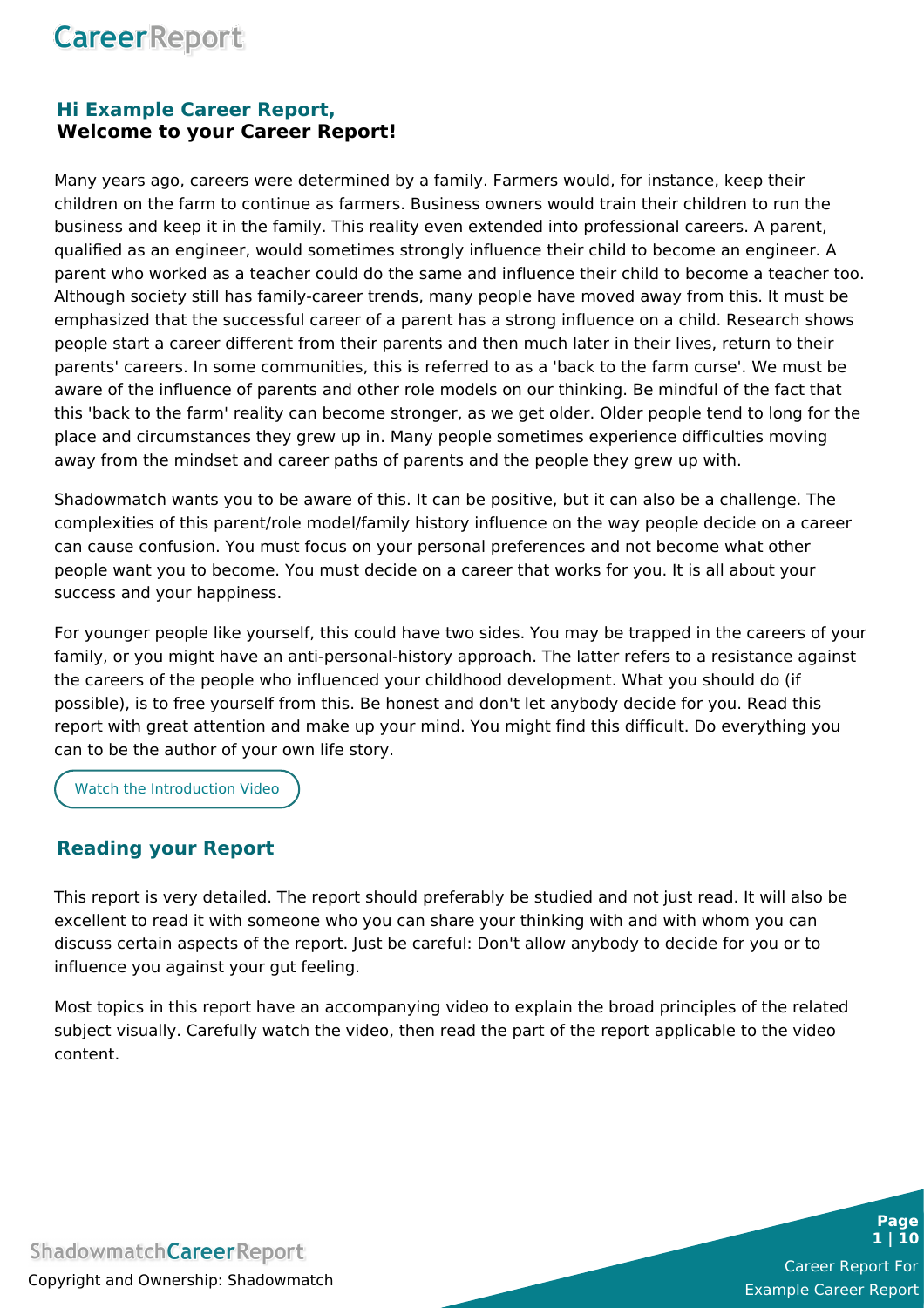### **The Future of Work - Industry 4.0**



[Watch](https://youtu.be/4u4je_AWv7c) the Video

Technology has changed the way we work, and it will continue to do so. We have entered the fourth industrial revolution. This is a phase that will divide the careers of people into four career paths. The first is that of advanced and theoretical work: individuals who will design and build automated systems. The second will be those careers that are technically and physically done by people working with the automated and semi-automated systems. The third career path is related to those jobs and careers that will not easily be replaced by sophisticated, intelligent machines. For a clear picture, let's give these three paths names. System Designers will design the automated technologies. Technology Enablers will operate, service, maintain and monitor the smart technologies. Functional Enablers refers to careers that will not (soon) be automated. These careers are related to human dependent work that cannot be replaced by machines. Or, at least, not soon. The fourth career path is that of artists.

Shadowmatch wants to explain in a bit more detail. System Designers will be engineers, specialist medical research practitioners, advanced human behavioral research specialists, data analysts and many other careers focused on creative technical design of automated systems. They will design intelligent systems that can do what humans used to do.

The team working on self-driving cars is a good example for understanding Technology Enablers and Functional Enablers. The Technology Enablers will repair, program, deploy and code (where necessary) the working capabilities of these machines. They will, for example, program, commission and repair the self-driving cars. The Functional Enablers will work above technology, in collaboration with technology and in some instances, removed from technology. It will be the Functional Enablers who will write the laws to govern how self-driving cars can be used. Functional Enablers refers to careers that are predominantly done by people with or without the help of technology.

There is a distinct difference between Functional Enablers and the Technology Enablers. Functional Enablers are careers where the enabling energy to deliver a result comes from a person. Technology Enablers refers to careers where a human puts the technology into operation and then manages and maintains the technology. But the technology delivers the result.

For this report, all the different artists should be regarded as one career group - singers, dancers, artistic painters, sculptors, actors, writers and so on. You must keep in mind that there are key behavioral drivers for working in the artistic world. These people have specific behaviors that they share. The form of art is just the way they express these behaviors and talents.

It is important to do some research once you've decided on a future career. It is also important to research what the future of the chosen career will hold. It doesn't mean that you should not prepare for a specific career, it only means that you must inform yourself with regard to changes and possible new opportunities that your chosen career will offer in times to come.

Your specific industry four position is to work in the Functional Enablers space where the nature of the work is such that the touch of the human hand and the unique capabilities of humans are necessary.

**ShadowmatchCareerReport** Copyright and Ownership: Shadowmatch

Career Report For Example Career Report

**Page 2 | 10**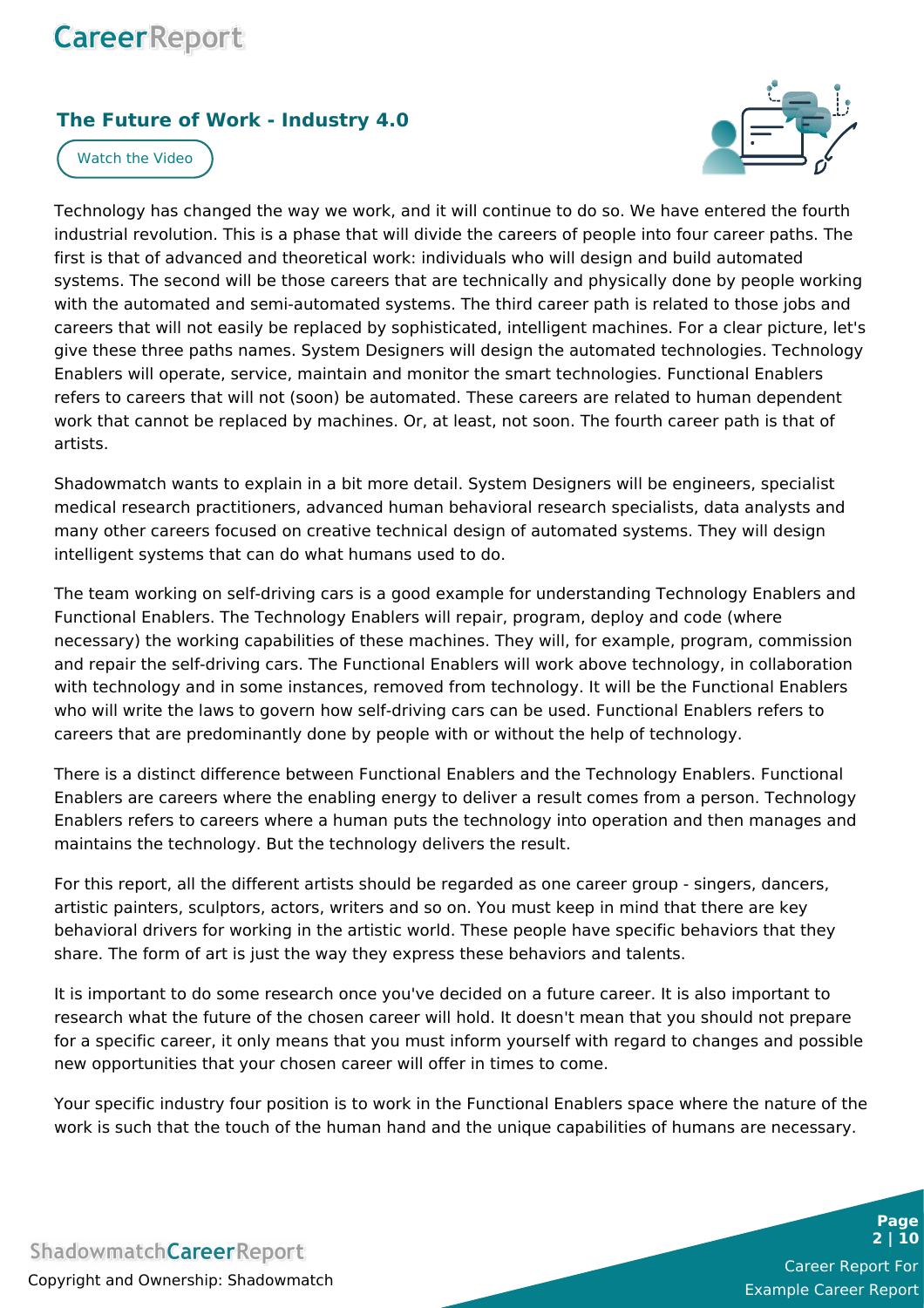In the next chapter of your report, you will notice that Shadowmatch recommends an object focused career. This is a recommendation that you should work with things. This is not a contradiction. Your precise position is to work with objects where people have to do the job. Think about jewelry making, diamond cutting, electricians, chefs, and so on.

### **The Broad Focus of your Career**

[Watch](https://youtu.be/0YTgYAJ8b9Y) the Video



The workplace always brings together three basic aspects of how we engage the working environment. The first aspect relates to people engagement. This is about the way we work with and collaborate with people in the workplace. It also refers to the intensity of people related content of the career. The second is task and object engagement. It refers to the way we work with objects such as machinery, technology and sometimes less sophisticated objects such as cables, wood and fabric. The third aspect has to do with how ideas are related to careers. For success and fulfilment in your career, you need to understand your preferences towards these primary work-related factors and how to build the optimal balance that will best accommodate your unique preference.

When one has to decide on a future career, it can become a very challenging decision. For younger people with limited experience of workplaces, the decision is even more challenging. The reason for this is the fact that a decision must be made without knowing what the workplace will be like. This report will help you to understand your preferences towards work content as well as your best working environment. It will start by providing you with your preference towards working with people, working with objects and working with ideas.

Your Preference: You should consider a career that allows you to primarily work with physical objects. You should allow your preference for the type of objects to lead you.



**ShadowmatchCareerReport** Copyright and Ownership: Shadowmatch



**Page 3 | 10**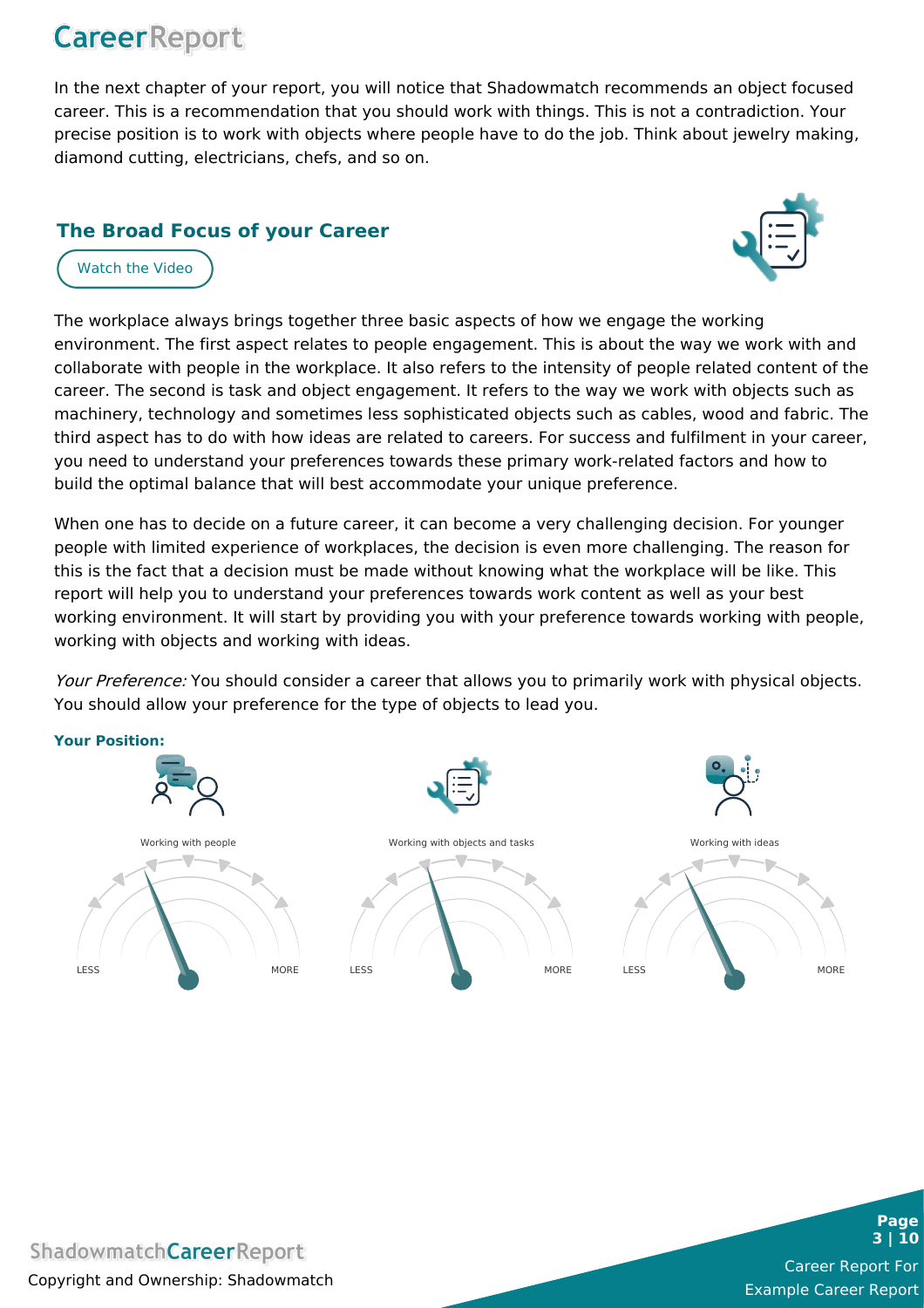### **The Stable and Dynamic Content of your Career**



[Watch](https://youtu.be/gVjoTgSRIGk) the Video

Every job falls somewhere between sameness and familiarities, on the one end, and explorative, innovative and continuously changing on the other end - with a balance in the middle. Keep in mind that the stable and dynamic content of a career is separate from the intensities of a career. Some very intense jobs are extremely stable. For example, a judge in a high court has an intense but very stable career. Another example is that of a tour guide. It is very dynamic but not intense. The recommendations to follow are about the stability versus the dynamic content of your career. It focuses on what your medium to long-term preferences are. There are specific reasons why Shadowmatch recommends this as a medium to long-term career strategy. People easily dream about high energy jobs, especially when it has some glamour attached to the work. Once they start doing the job, they experience it to be frustrating. Or, they might be attracted by the peaceful picture of a job, but when they have to do that specific job, they become bored and frustrated.

This is an important note. Your future career must be very stable, disciplined, structured and wellorganized. You must know what is expected of you during a working day and it will be important to know in advance what will be expected of you during the next few working days. The work content must be known and surprises must be limited.

Shadowmatch wants to provide you with some specific examples that will best demonstrate how you should approach this. Please keep in mind, examples are not recommendations. The examples are provided to help you think about your career opportunities. Herewith some examples that could be regarded as the type of career you may want to consider: Business Administration, Manufacturing, Writing and Language Specialist Work, Aircraft Maintenance Specialist, Research

**Your Position:**



**Page 4 | 10**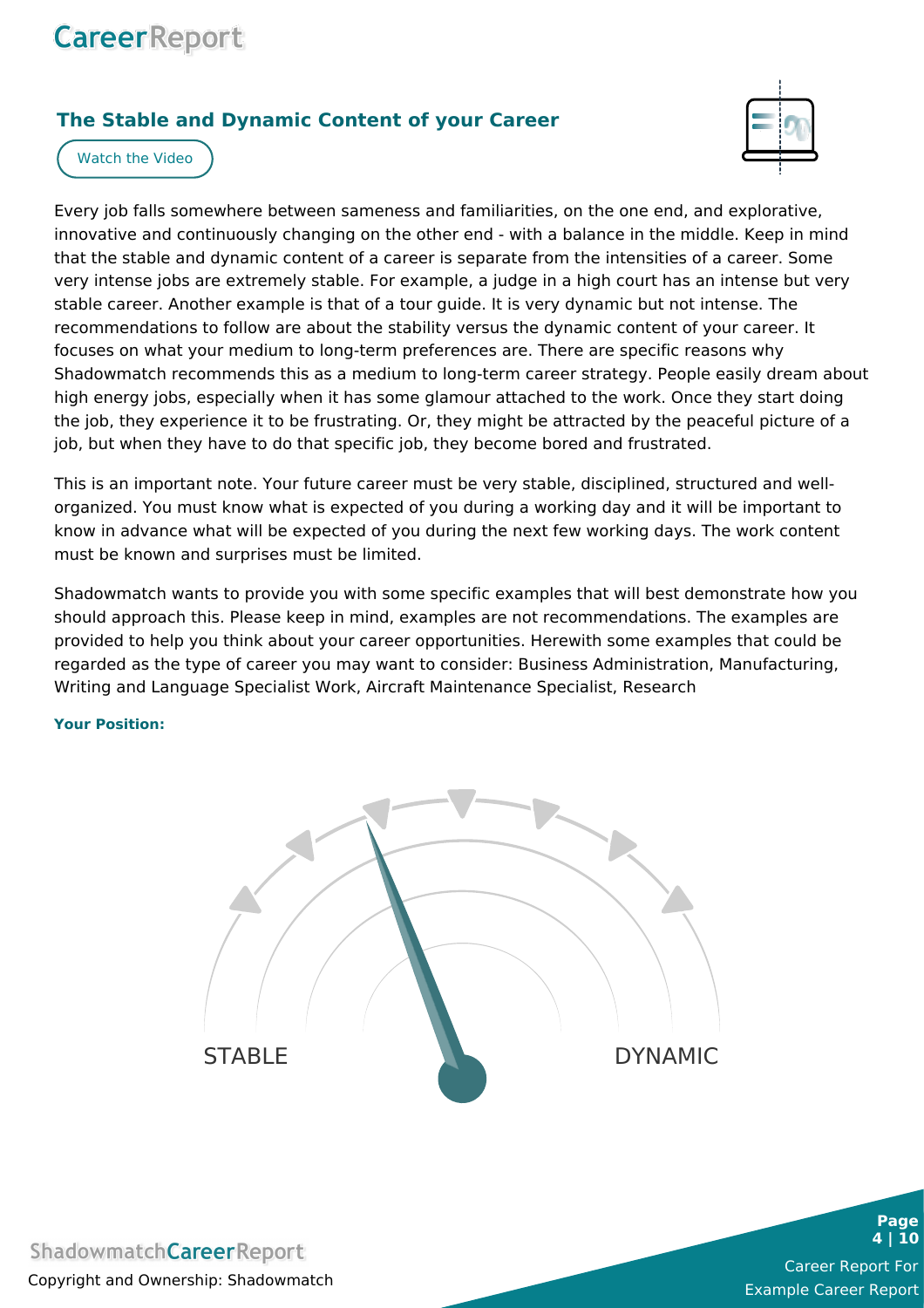### **Practical or Theoretical Career**



[Watch](https://youtu.be/cFaipydv2Ko) the Video

The modern workplace has moved into a working environment that is, for some jobs, less physical: such as writing, design, working with technology of some sort, communication, and so on. Despite this shift, our world is still very dependent on work that needs to be done physically. Some of us have strong preferences to do technical and practical work. Some people prefer theoretical work: such as working with numbers, writing, developing financial models and building mathematical calculators to calculate how much electricity a city needs. Some people prefer a balance between theoretical, technical and practical work.

Your Preference: It will be best for you to start with a future career that is more practical than theoretical. Your habits indicate a preference to work with practical and physical objects. Later in the report, you will also be informed about the complexity levels of your future career. It is important to note that you have a strong preference to practically work with things, even if the intricacies are relatively complex. A few examples will help you understand what career you should consider choosing. Practical work is physically building a computer, and theoretical work is to design the computer. You should rather physically build it. Practical work is to cut the diamonds for an engagement ring while theoretical work is to design how the diamond must be cut. The best for you would be to cut the diamond. One last example: practical work is to physically build a house while theoretical work is to draw the picture and the building plans. Your preference is to be involved with building the house.

#### **Your Position:**



**ShadowmatchCareerReport** Copyright and Ownership: Shadowmatch

Career Report For Example Career Report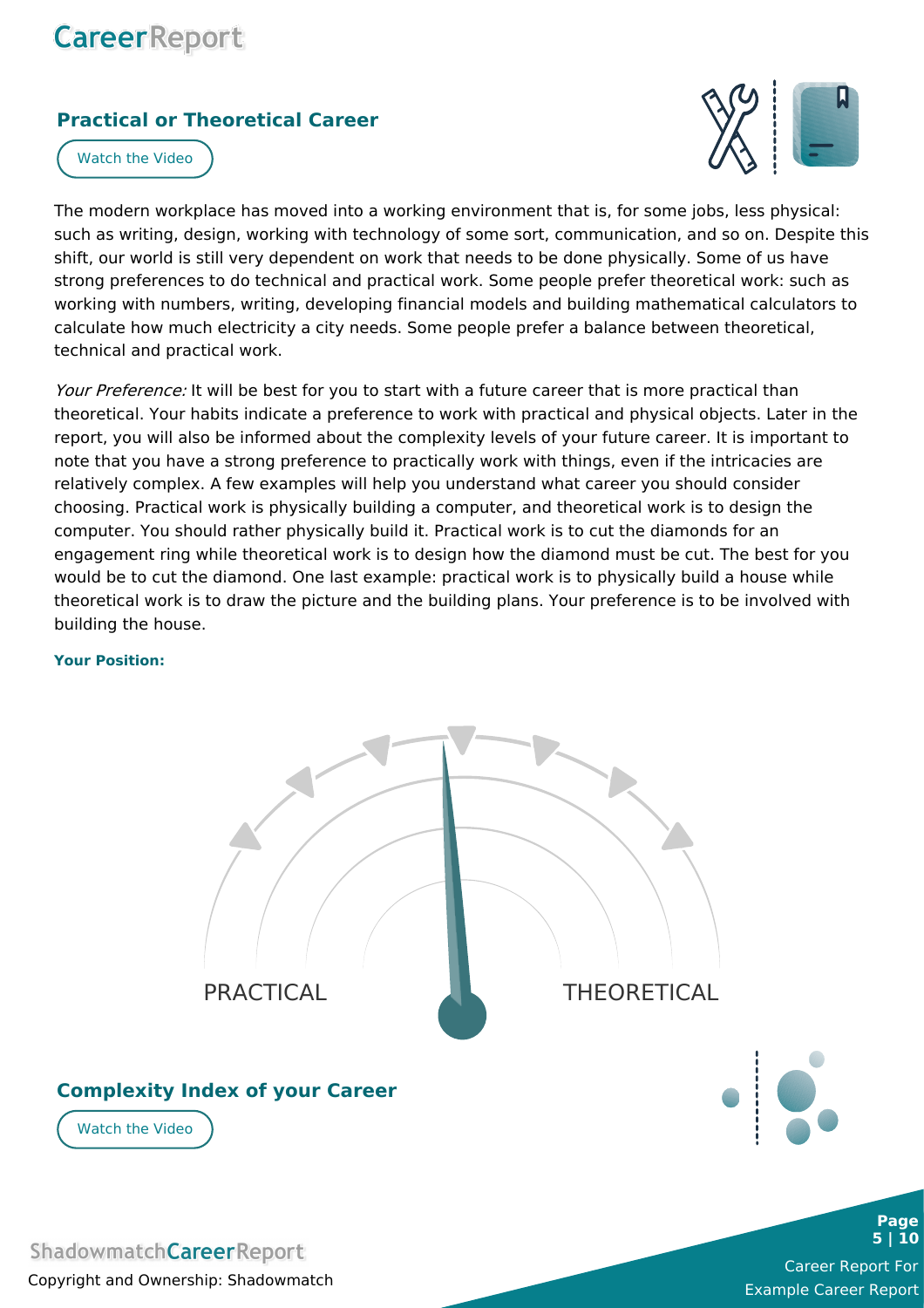All careers, all academic studies and all the jobs in the world have a relative level of difficulty. For some people, the most basic mathematical algorithm is a challenge; for others, even the most complex ones are fun. For some learning a new language is almost impossible. For others, it is easy and enjoyable. The same with music, tennis, chess, studying etc. The challenge is to choose a career that will match your current level of Conceptual Fitness. Our ability to work with complex problems is dependent on our fitness to work with advanced conceptual content. This fitness correlates with our experience and how often we practise to work with challenging stuff through repetition. This report will help you understand your immediate possibilities in this regard.

Your Optimal Choice: All careers are somewhere between extremely complex (engineers, specialist medical doctors, architects, computer software engineers, professional statisticians, etc.) and extremely easy to learn. These are (in the extreme) cleaners, painters, gardeners, housekeeping workers in hotels, couriers in hospitals, etc. These are the extremes. The vast majority of careers are somewhere in the middle of these extremes. Your optimal career position is as follows: don't start your career with too intense levels of complexities but also not too little. Keep in mind, Shadowmatch wants to help you choose a career that you will experience as meaningful, joyful and above all, successful. You must also keep in mind that your career will not end where you started. You must think of your career as progressive; the development of a career path. This is also known as the process of career construction. You need to think of careers that will challenge you to learn how to solve problems and not start by working with complex problems right at the beginning. It must allow you to engage challenges that are within your 'problem-solving fitness'. Herewith some examples to help you think: logistics planning, general office administration and management, farming, building and construction (planning and coordination), general maintenance and maintenance management, mechanical and electrical repairs and manufacturing, even food preparation and training at a professional chef school, in-flight cabin crew, dental technician or prosthesis technician.

#### **Your Position:**



Career Report For Example Career Report

**Page 6 | 10**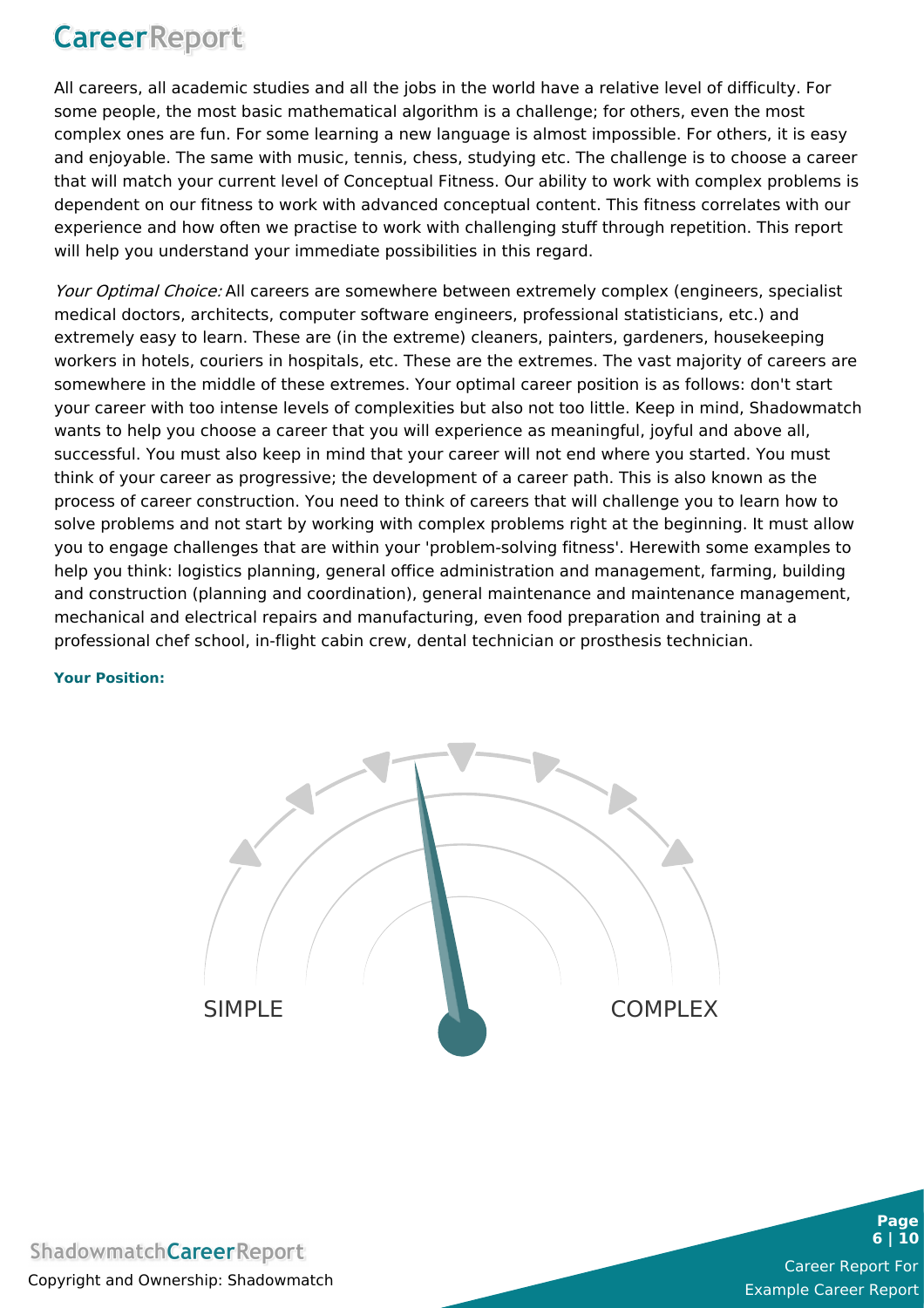### **Important Career Tips**



[Watch](https://youtu.be/EdemFYj4GGA) the Video

This part of the report aims at providing a carefully selected group of tips about specific aspects of your career. Be very aware of these guidelines as it will help you to decide on a career that will be in alignment with your behavioral patterns. You must keep in mind that there is no such thing as a perfect job. All careers have frustrations. Only a very few individuals are fortunate to a point where their careers are a perfect match to their preferred behaviors and lifestyle preferences. It is important to use your insights towards the best decision. Somebody once said: "Your career can make or break your happiness".



#### **Dealing with Things that don't Work Properly**

Definition: Dealing with objects, technologies, processes and even products that do not work properly, in <sup>a</sup> positive manner.

All careers have certain levels of challenges with regard to things that are not working properly. Some careers are more, and some careers are less broken-reality-driven. What we mean with this is that some jobs have more challenges than others as a result of things not working properly. An aircraft maintenance officer works with those things that do not work properly on the aircraft, while the pilot only uses the aircraft if everything is perfect. Your career doesn't have to be without broken-realities, but it should not dominate the job.



### **Taking Control**

Definition: The extent to which your career will allow you to take full control of the work that needs to be done.

Every career has a specific framework of tasks that the individual has to own fully. For instance, a pilot takes full ownership of landing an aircraft. In most instances, a medical doctor takes full ownership of the patient. But, the engineer who designed an electronic system must work with the technical people to physically build the hardware. When referring to the pilot, the career is described as a career of full ownership. The electronic engineer has a career of shared ownership. You must try to choose a career of shared ownership. Your career must allow you to carefully select those tasks you prefer to do and then own the tasks in a very balanced way. In other words, balance the tasks you own with your skills and working preferences.

**ShadowmatchCareerReport** Copyright and Ownership: Shadowmatch

Career Report For Example Career Report

**Page 7 | 10**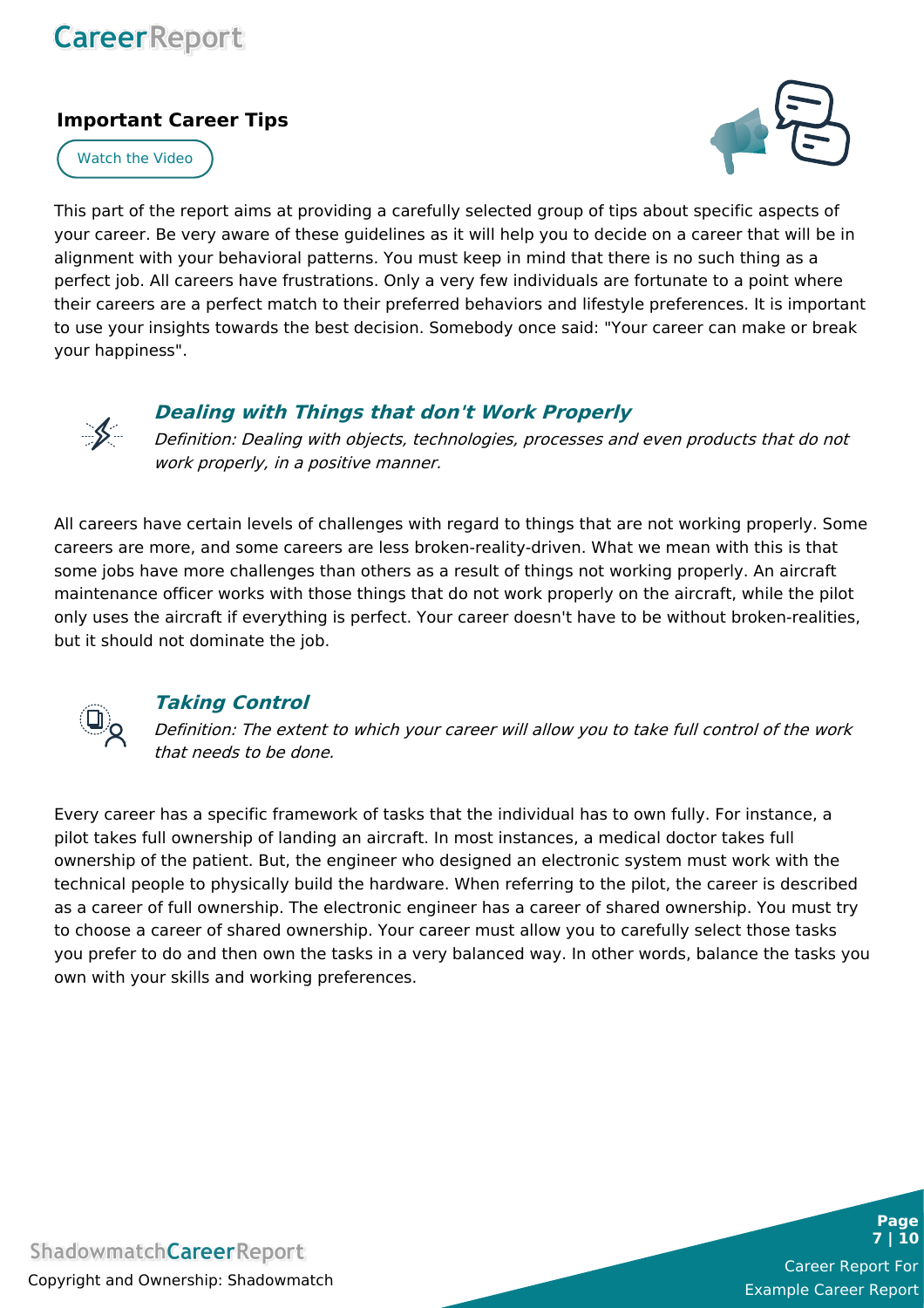

#### **Strictness and Structure**

Definition: Adherence to rules, regulations and <sup>a</sup> highly controlled environment.

Rules and regulations in the workplace are always important parts of a career. Your habits are not sensitive to the normal levels of a regulated working environment. Just be aware that too strict environments (such as the military or some specific engineering jobs) will frustrate you. An extremely unstructured job will also frustrate you. Don't go to either extreme: not extremely structured and disciplined, and not too loose and self-regulated.



#### **Communicator**

Definition: Careers where communication is part of the working content.

Your habits related to communication as a behavioral pattern is strong enough to choose any career with the regular demand to communicate. But work that consists entirely of communication will be a stretch for you. Writers, radio broadcasters, journalism, teaching and lecturing should not be your first choice.



### **Immediacy and Being Quick**

Definition: Careers where immediacy and quick responses are important.

Jobs and workplaces have different time and reaction urgencies as part of the job. Examples of slower jobs are architects, researchers, lecturers and artists. With slower jobs, Shadowmatch wants you to understand that the job might be very intense, but immediate reaction is not the nature of the job. On the other hand, medical rescue, medical work in an emergency hospital, fire fighting, police reaction and some project management careers are jobs where responsive immediacy is an integral part of the job. You should rather go for a career on the slower side of these extremes. A workplace where continuous urgencies are always present will become stressful for you.



### **Working with Problems**

Definition: Solving problems that are different, diverse and the problem content of <sup>a</sup> career in general.

Working with problems is typical of many careers. Some jobs are inundated with problems and solving them is, in a way, the focus of the job. Think of medical doctors, psychologists and aircraft accident investigators. In most instances, these jobs are predominantly problem-solving careers. Don't choose a career that is dominated by solving problems. It will frustrate you endlessly! Problems must not dominate your future job.

**ShadowmatchCareerReport** Copyright and Ownership: Shadowmatch

Career Report For Example Career Report

**Page 8 | 10**